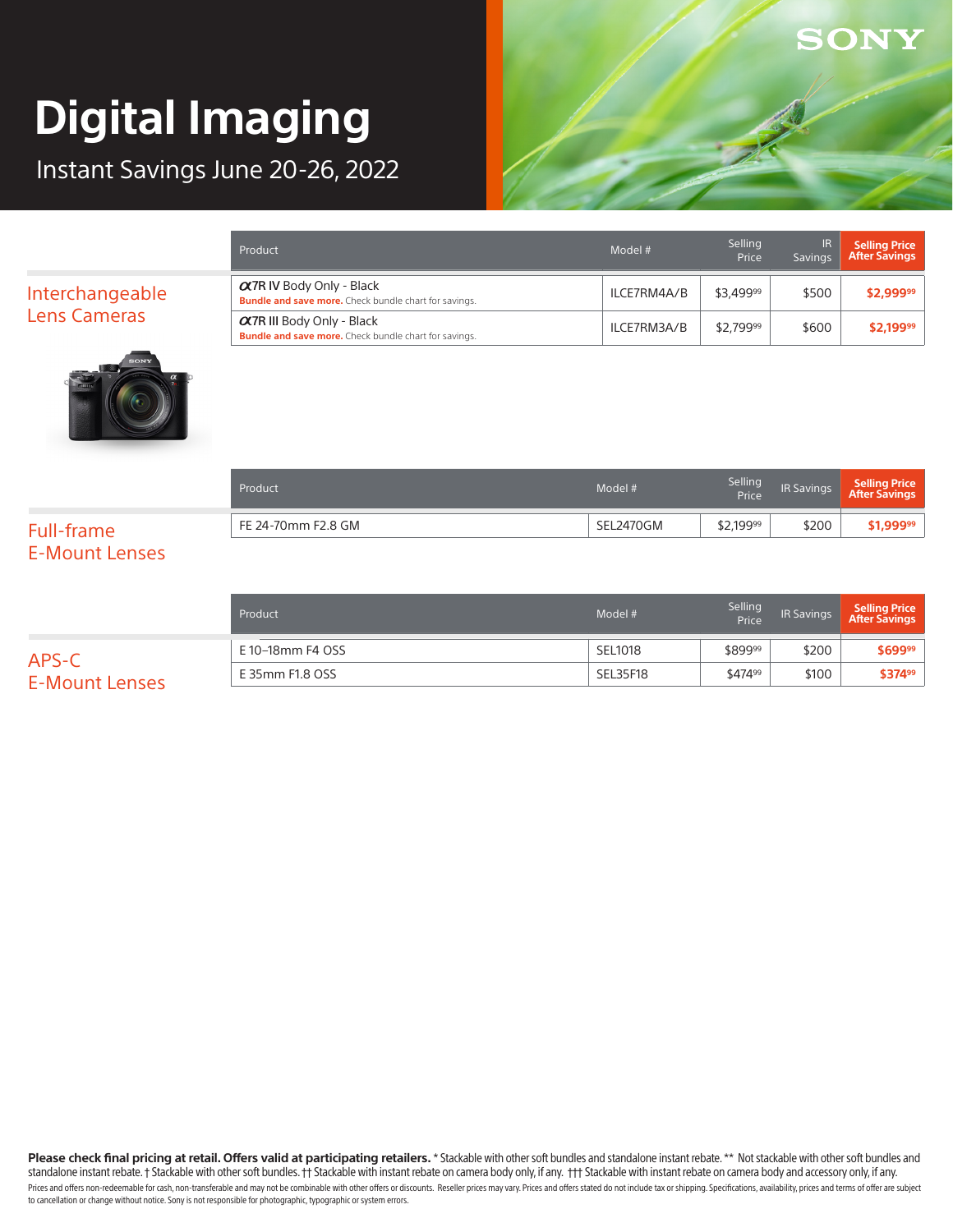Instant Savings June 20-26, 2022

#### Media



| Product                                    | Model #          | Selling<br>Price | <b>IR Savings</b> | <b>Selling Price</b><br><b>After Savings</b> |
|--------------------------------------------|------------------|------------------|-------------------|----------------------------------------------|
| CFexpress Type B TOUGH 128GB               | <b>CEBG128/J</b> | \$21999          | \$20              | \$19999                                      |
| CFexpress Type B TOUGH 256GB               | <b>CEBG256/J</b> | \$42999          | \$70              | \$35999                                      |
| CFexpress Type B TOUGH 512GB               | <b>CEBG512/J</b> | \$64999          | \$120             | \$52999                                      |
| XQD Memory Card 64GB                       | QDG64F/J         | \$12999          | \$30              | \$9999                                       |
| XQD Memory Card 120GB                      | QDG120F/J        | \$19999          | \$40              | \$15999                                      |
| XQD Memory Card 240GB                      | QDG240F/J        | \$37999          | \$80              | \$29999                                      |
| UHS-II SD E series Memory Card 128GB       | SFE128/T1        | \$4999           | \$5               | \$4499                                       |
| UHS-II SD E series Memory Card 256GB       | SFE256/T1        | \$9999           | \$8               | \$9199                                       |
| UHS-II SD E series Memory Card 128GB       | SFE128/T2        | \$4999           | \$5               | \$4499                                       |
| TOUGH G series UHS-II SD Memory Card 32GB  | SFG32T/T1        | \$5999           | \$5               | \$5499                                       |
| TOUGH G series UHS-II SD Memory Card 64GB  | SFG64T/T1        | \$10999          | \$10              | \$9999                                       |
| TOUGH G series UHS-II SD Memory Card 128GB | SFG128T/T1       | \$20999          | \$20              | \$18999                                      |
| TOUGH M series UHS-II SD Memory card 64GB  | <b>SFM64T/T1</b> | \$4499           | \$5               | \$3999                                       |
| TOUGH M series UHS-II SD Memory card 128GB | SFM128T/T1       | \$6999           | \$10              | \$5999                                       |
| TOUGH M series UHS-II SD Memory card 256GB | SFM256T/T1       | \$12999          | \$15              | \$11499                                      |
| UHS-II SD M series Memory card 64GB        | <b>SFM64/T2</b>  | \$3999           | \$3               | \$3699                                       |
| UHS-II SD M series Memory card 128GB       | SFM128/T2        | \$6499           | \$10              | \$5499                                       |
| UHS-II SD M series Memory card 256GB       | SFM256/T2        | \$11999          | \$15              | \$10499                                      |
| SL-M series SSD drives 500GB               | SLMG5/ST         | \$19999          | \$10              | \$18999                                      |
| SL-M series SSD drives 1TB                 | SLM1/ST          | \$29999          | \$20              | \$27999                                      |
| SL-M series SSD drives 2TB                 | SLM2/ST          | \$49999          | \$50              | \$44999                                      |

**SONY** 

Please check final pricing at retail. Offers valid at participating retailers. \* Stackable with other soft bundles and standalone instant rebate. \*\* Not stackable with other soft bundles and standalone instant rebate. † Stackable with other soft bundles. †† Stackable with instant rebate on camera body only, if any. †† Stackable with instant rebate on camera body and accessory only, if any. Prices and offers non-redeemable for cash, non-transferable and may not be combinable with other offers or discounts. Reseller prices may vary. Prices and offers stated do not include tax or shipping. Specifications, avail to cancellation or change without notice. Sony is not responsible for photographic, typographic or system errors.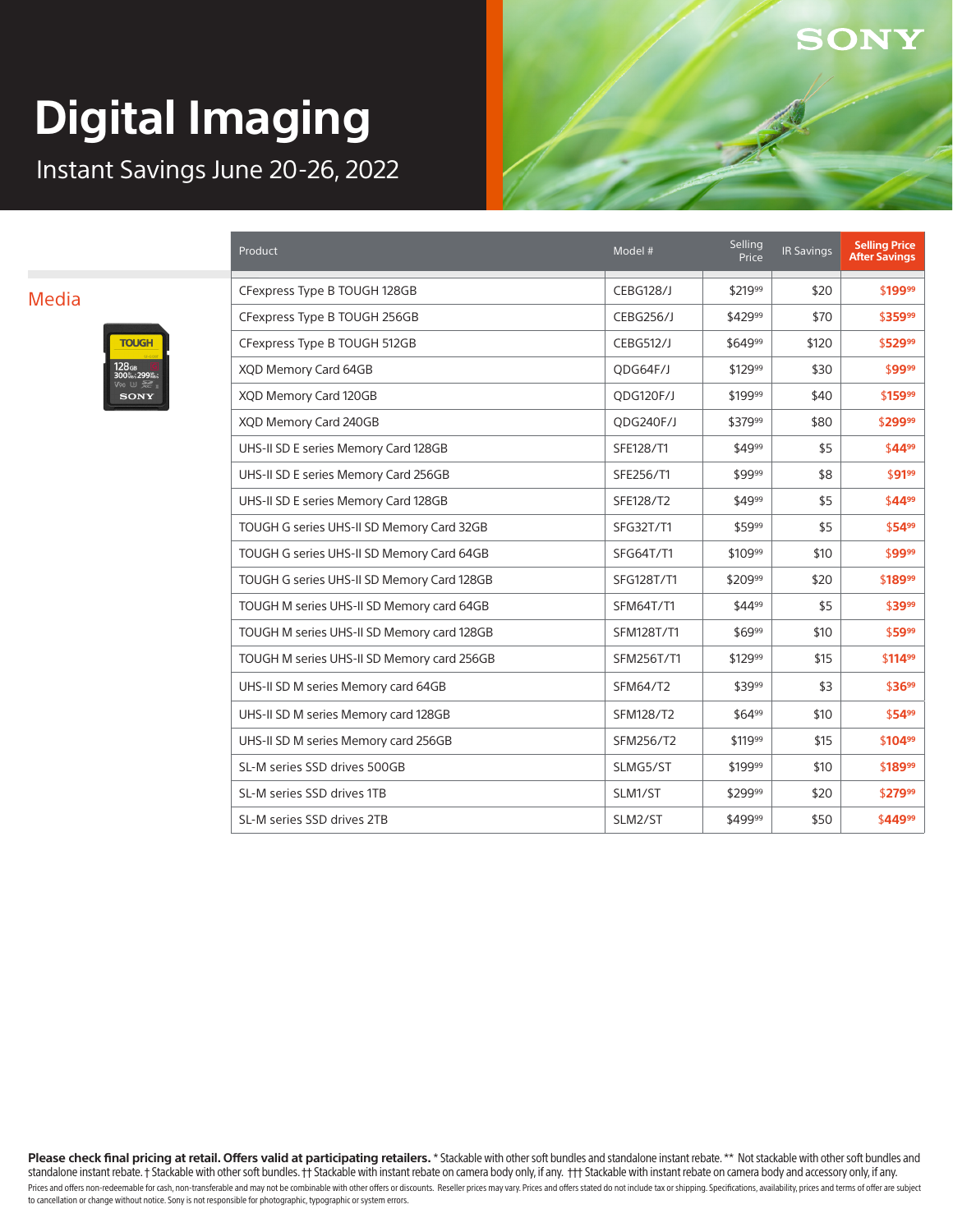Instant Savings June 20-26, 2022

#### DI Accessories



| Product                                                                    | Model #        | Selling<br>Price | <b>IR Savings</b> | <b>Selling Price</b><br><b>After Savings</b> |
|----------------------------------------------------------------------------|----------------|------------------|-------------------|----------------------------------------------|
| Clip-On LCD Monitor                                                        | <b>CLMFHD5</b> | \$69999          | \$100             | \$59999                                      |
| Wireless Microphone (Non-MI shoe)                                          | ECMAW4         | \$22999          | \$50              | \$17999                                      |
| Gun Zoom Microphone (MI-shoe)                                              | ECMGZ1M        | \$9999           | \$10              | \$8999                                       |
| Bluetooth <sup>®</sup> Wireless Microphone System<br>for MI-shoe Camcorder | ECMW1M         | \$22999          | \$50              | \$17999                                      |
| Digital Bluetooth Wireless Microphone                                      | ECMW2BT        | \$22999          | \$30              | \$19999                                      |
| Stereo Microphone (MI-shoe)                                                | ECMXYST1M      | \$15999          | \$20              | \$13999                                      |
| External Battery Adaptor for Flash                                         | FAEBA1         | \$24999          | \$50              | \$19999                                      |
| Compact MI-shoe Flash (Guide Number 20)                                    | HVLF20M        | \$14999          | \$10              | \$13999                                      |
| Remote Control MI-shoe Flash (Guide Number 28)                             | HVLF28RM       | \$24999          | \$20              | \$22999                                      |
| MI-shoe Flash (Guide Number 32)                                            | HVLF32M        | \$29999          | \$30              | \$26999                                      |
| Radio Control MI-shoe Flash (Guide Number 46)                              | HVLF46RM       | \$39999          | \$30              | \$36999                                      |
| Radio Control MI-shoe Flash (Guide Number 60)                              | HVLF60RM2      | \$54999          | \$50              | \$49999                                      |
| Full-frame A-mount Lens Adaptor<br>for E-mount cameras                     | LAEA5          | \$24999          | \$20              | \$22999                                      |
| Vertical Grip for $\alpha$ 9, $\alpha$ 7R III, $\alpha$ 7 III              | VGC3EM         | \$34999          | \$50              | \$29999                                      |
| Vertical Grip for $\alpha$ 9 II, $\alpha$ 7R IV and $\alpha$ 1             | VGC4EM         | \$39999          | \$50              | \$34999                                      |

ONY

Xperia



| Product                                                                                                                                  | Model #  | Selling<br>Price | <b>IR Savings</b> | <b>Selling Price</b><br><b>After Savings</b> |
|------------------------------------------------------------------------------------------------------------------------------------------|----------|------------------|-------------------|----------------------------------------------|
| Xperia PRO with 5G mmWave and 5G Sub-6                                                                                                   | XOAO62/B | \$2.49999        | \$500             | \$1,99999                                    |
| for High-Speed Data Transfer                                                                                                             |          |                  |                   |                                              |
| Xperia PRO-I – 1" image sensor camera with full<br>smartphone capabilities                                                               | XOBE62/B | \$1.79999        | \$200             | \$1,59999                                    |
| Xperia 1 III - 5G smartphone with 120Hz 6.5" 21:9<br>4K HDR OLED Display and triple camera array<br>(All colors)                         | XOBC62   | \$1.29999        | \$150             | \$1.14999                                    |
| Xperia 5 III – 5G smartphone 120Hz 6.1" 21:9 HDR<br>OLED Display and triple camera array with four<br>optical focal lengths (all colors) | XOBO62   | \$99999          | \$200             | \$79999                                      |

Please check final pricing at retail. Offers valid at participating retailers. \* Stackable with other soft bundles and standalone instant rebate. \*\* Not stackable with other soft bundles and standalone instant rebate. † Stackable with other soft bundles. †† Stackable with instant rebate on camera body only, if any. †† Stackable with instant rebate on camera body and accessory only, if any. Prices and offers non-redeemable for cash, non-transferable and may not be combinable with other offers or discounts. Reseller prices may vary. Prices and offers stated do not include tax or shipping. Specifications, avail to cancellation or change without notice. Sony is not responsible for photographic, typographic or system errors.